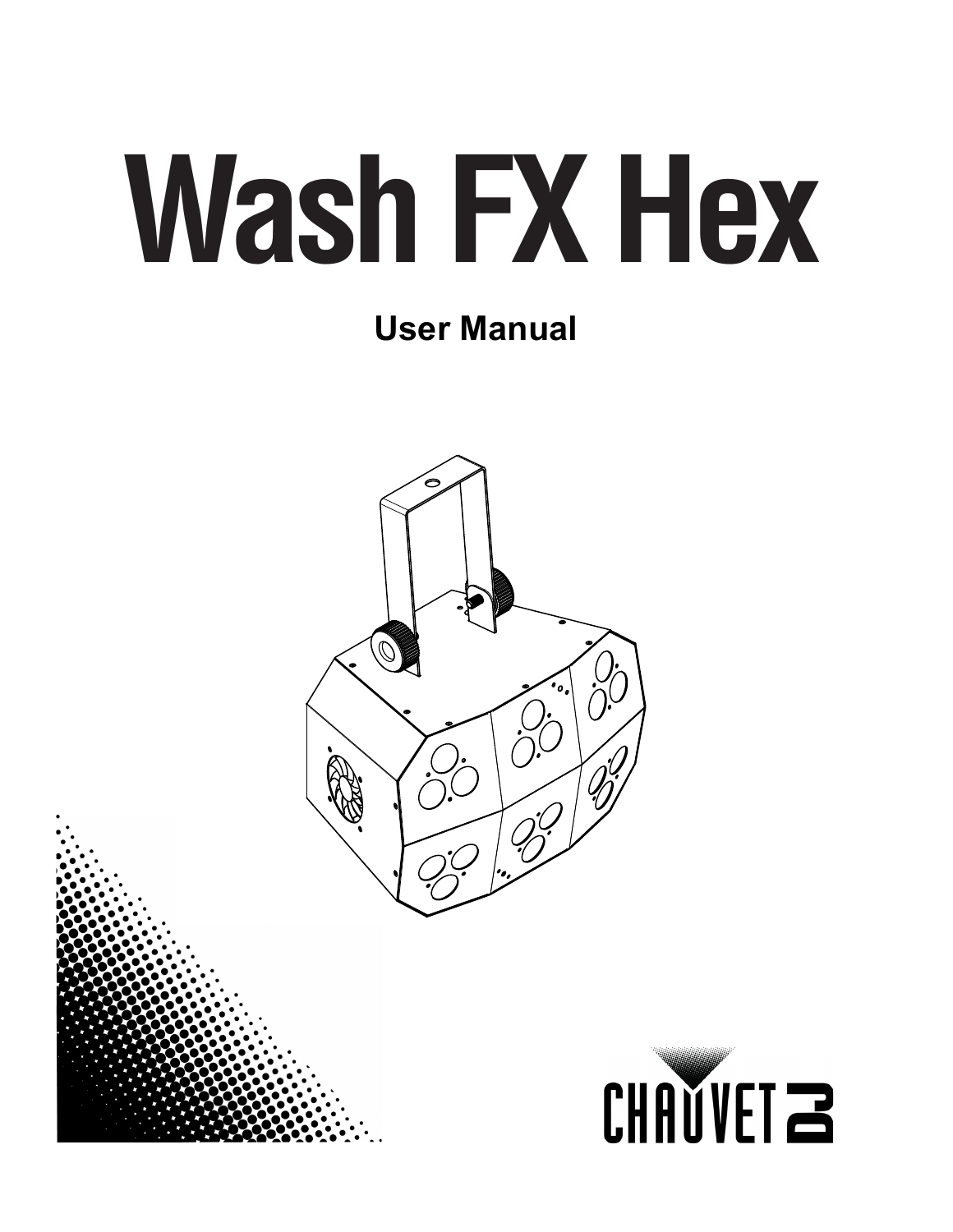

#### **TABLE OF CONTENTS**

|      | 1        |
|------|----------|
|      | 1        |
|      | 1        |
|      | 1        |
|      | 1        |
|      | 1        |
|      | 1        |
|      | 2        |
|      | 3        |
|      | 3        |
|      | 4        |
|      | 5        |
|      | 5        |
|      | 5        |
|      | 5        |
|      | 6        |
|      | 6        |
|      | 6        |
|      | 7        |
|      | 7        |
|      | 7        |
|      | 8        |
|      | 8        |
|      | 8        |
|      | 8        |
|      | 8        |
|      | 10       |
|      | 10       |
| 3Ch. | 11       |
|      | 11       |
|      | 11<br>11 |
|      | 11       |
|      | 11       |
|      | 12       |
|      | 12       |
|      | 12       |
|      | 13       |
|      | 13       |
|      | 14       |
|      | 14       |
|      | 15       |
|      | 16       |
|      | 17       |
|      |          |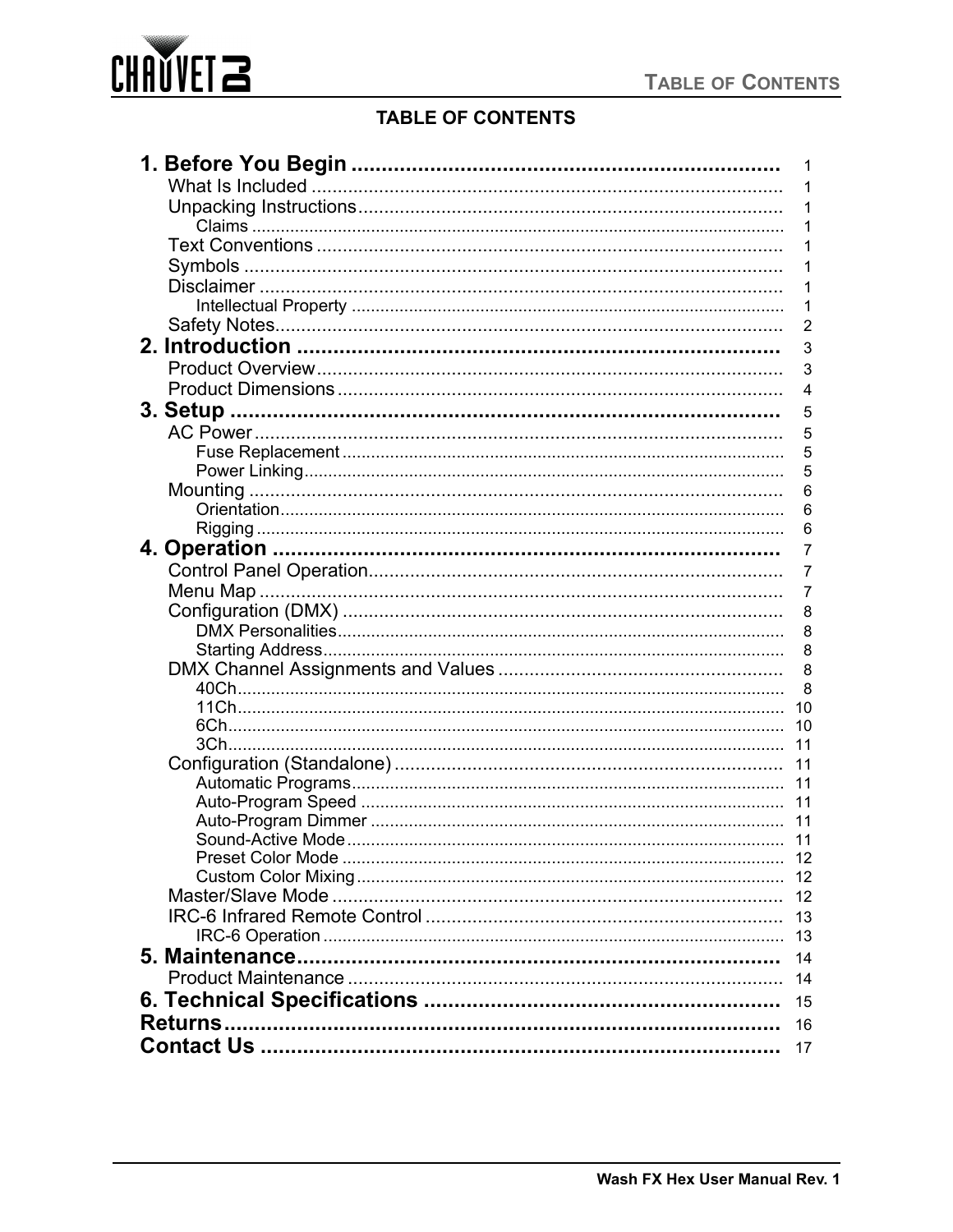

# <span id="page-2-0"></span>**1. BEFORE YOU BEGIN**

#### <span id="page-2-1"></span>**What Is Included**

- Wash FX Hex
- Power cord

#### <span id="page-2-2"></span>**Unpacking Instructions**

Carefully unpack the product immediately and check the container to make sure all the parts are in the package and are in good condition.

• Quick Reference Guide

#### <span id="page-2-3"></span>**Claims**

If the box or the contents (the product and included accessories) appear damaged from shipping, or show signs of mishandling, notify the carrier immediately, not Chauvet. Failure to report damage to the carrier immediately may invalidate your claim. In addition, keep the box and contents for inspection.

For other issues, such as missing components or parts, damage not related to shipping, or concealed damage, file a claim with Chauvet within 7 days of delivery.

#### <span id="page-2-4"></span>**Text Conventions**

| <b>CONVENTION</b> | <b>MEANING</b>                                     |
|-------------------|----------------------------------------------------|
| $1 - 512$         | A range of values                                  |
| 50/60             | A set of values of which only one can be chosen    |
| <b>Settings</b>   | A menu option not to be modified                   |
| <enter></enter>   | A key to be pressed on the product's control panel |
| ΟN                | A value to be entered or selected                  |

#### <span id="page-2-5"></span>**Symbols**

| <b>SYMBOL</b> | <b>MEANING</b>                                                                                                                                                                                    |
|---------------|---------------------------------------------------------------------------------------------------------------------------------------------------------------------------------------------------|
|               | Electrical warning. Not following these instructions may cause electrical damage to<br>the product, accessories, or the user.                                                                     |
|               | Critical installation, configuration, or operation information. Not following these<br>instructions may make the product not work, cause damage to the product, or cause<br>harm to the operator. |
|               | Important installation or configuration information. The product may not function<br>correctly if this information is not used.                                                                   |
|               | Useful information.                                                                                                                                                                               |

#### <span id="page-2-6"></span>**Disclaimer**

Chauvet believes that the information contained in this manual is accurate in all respects. However, Chauvet assumes no responsibility and specifically disclaims any and all liability to any party for any loss, damage or disruption caused by any errors or omissions in this document, whether such errors or omissions result from negligence, accident or any other cause. Chauvet reserves the right to revise the content of this document without any obligation to notify any person or company of such revision, however, Chauvet has no obligation to make, and does not commit to make, any such revisions. Download the latest version from [www.chauvetdj.com](http://www.chauvetdj.com).

#### <span id="page-2-7"></span>**Intellectual Property**

The works of authorship contained in this manual, including, but not limited to, all design, text and images are owned by Chauvet.

#### **© Copyright 2020 Chauvet & Sons, LLC. All rights reserved.**

Electronically published by Chauvet in the United States of America.

CHAUVET, the Chauvet logo, and Wash FX Hex are registered trademarks or trademarks of Chauvet & Sons LLC (d/b/a Chauvet and Chauvet Lighting) in the United States and other countries. Other company and product names and logos referred to herein may be trademarks of their respective companies.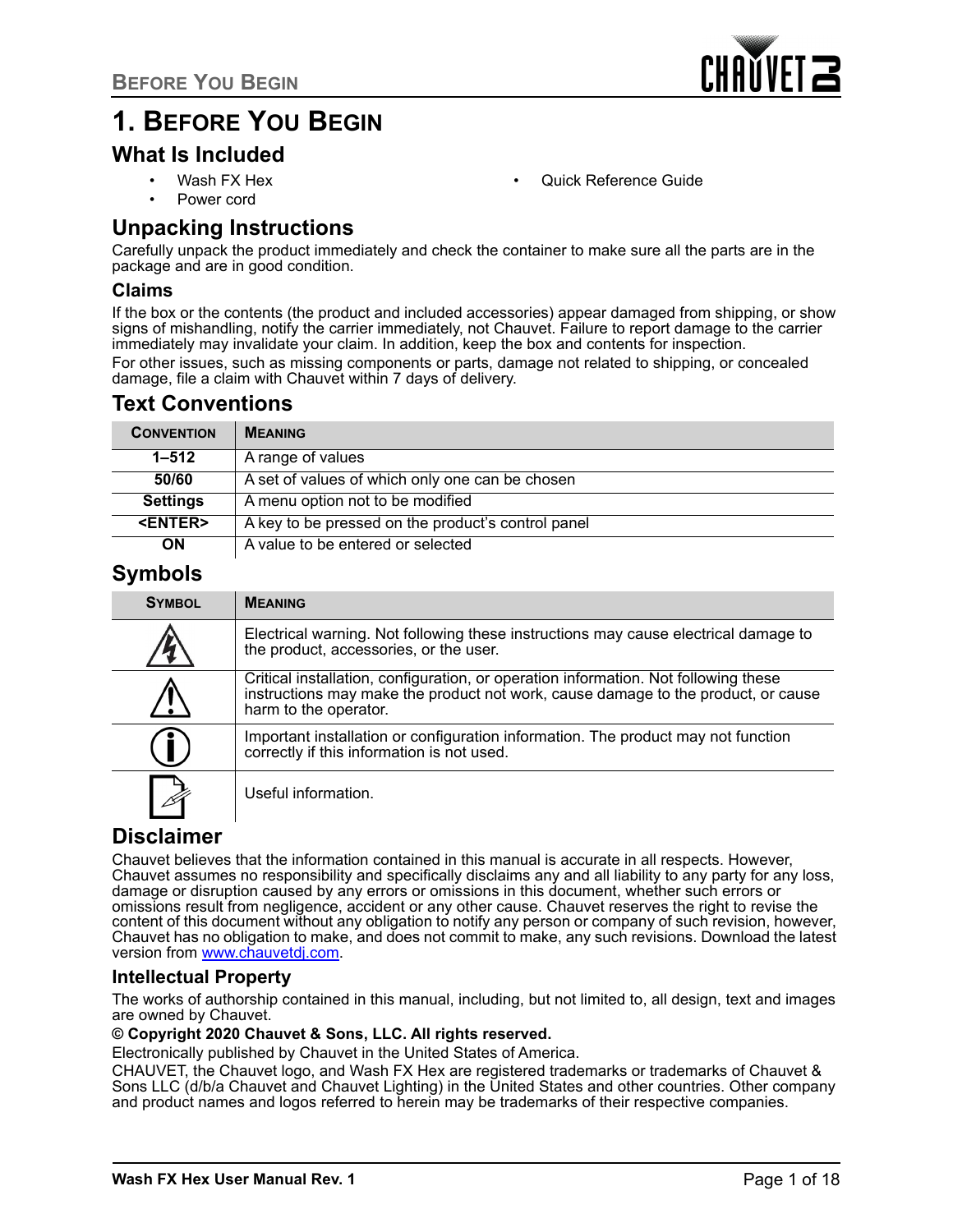

#### <span id="page-3-1"></span><span id="page-3-0"></span>**Safety Notes**

- Always connect the product to a grounded circuit.
- Make sure the power cord is not crimped or damaged.
- Always disconnect the product from the power source before cleaning it or replacing the fuse.
- Never disconnect the product from the power source by pulling or tugging on the cord.
- If mounting the product overhead, make sure there is adequate support for the product's weight and always secure the product using a safety cable.
- Make sure there are no flammable materials close to the product when it is operating.
- Avoid direct eye exposure to the light source while the product is on.
- Do not touch the product's housing when the product is operating because the housing can be very hot.
- The product is not intended for permanent installation.
- The product is for indoor use only. It is rated at IP20.
- Do not expose the product to rain or moisture.
- Always connect the product to a power source that is within the voltage range stated on the label or rear panel of the product.
- Never connect the product to a dimmer or rheostat.
- Make sure to replace the fuse with another of the same type and rating.
- Always install the product in a location with adequate ventilation.
- Always leave at least 20 in (50 cm) between the product and adjacent surfaces.
- Be sure that no ventilation slots on the product's housing are blocked.
- Do not operate the product at an ambient temperature higher than 104  $\degree$ F (40  $\degree$ C).
- Never carry the product by the power cord or any moving part.
- Always use the mounting/hanging bracket to lift the product.
- If there is a serious operating problem, stop using the product immediately.
- Never try to repair the product. Repairs carried out by untrained people can lead to damage or malfunction.
- To eliminate wear and improve its lifespan, during periods of non-use completely disconnect from power via breaker or by unplugging it.



Keep this User Manual for future use. If you sell the product, be sure that they also receive this document.

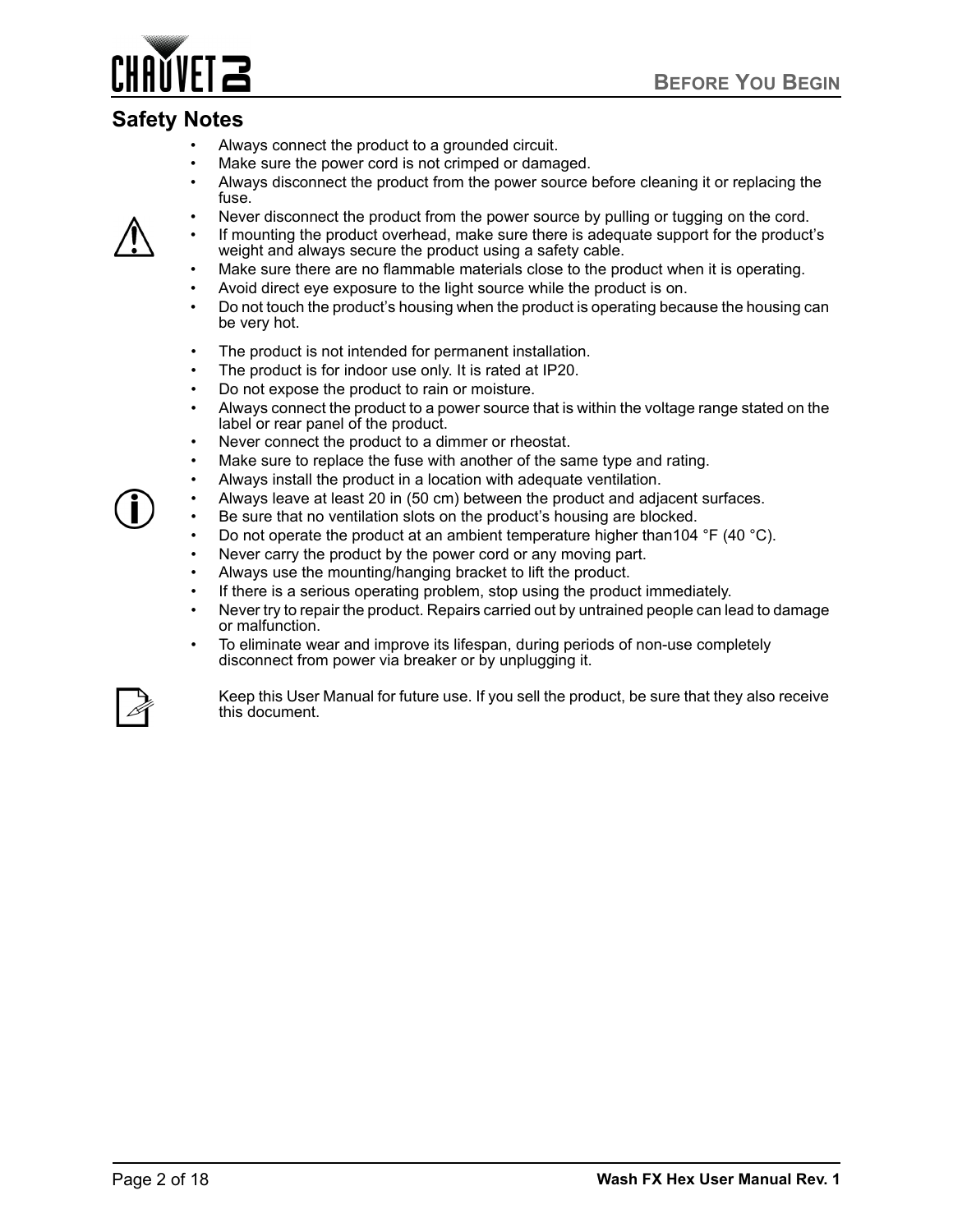

# <span id="page-4-0"></span>**2. INTRODUCTION**

<span id="page-4-2"></span><span id="page-4-1"></span>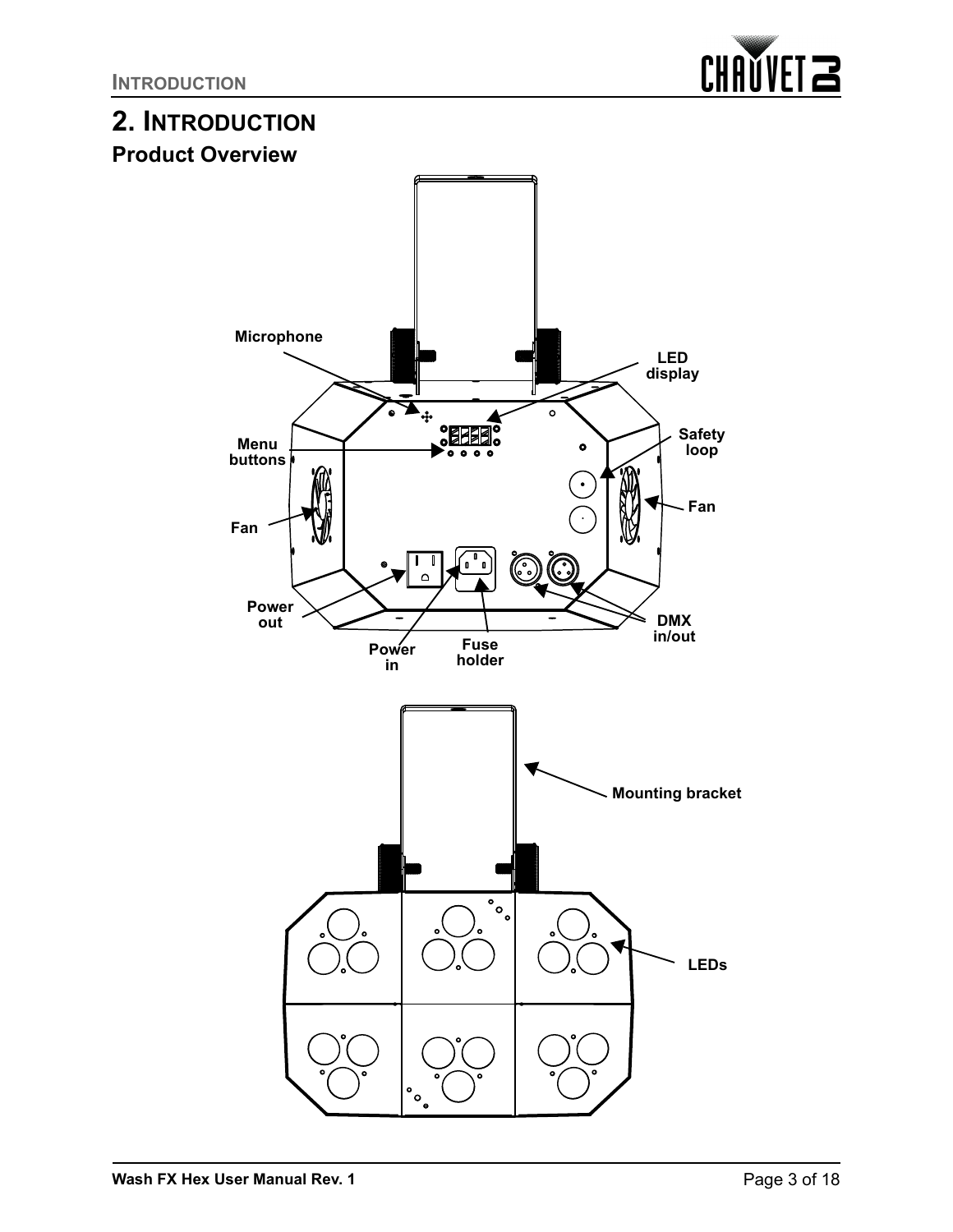

#### **INTRODUCTION**

### <span id="page-5-0"></span>**Product Dimensions**



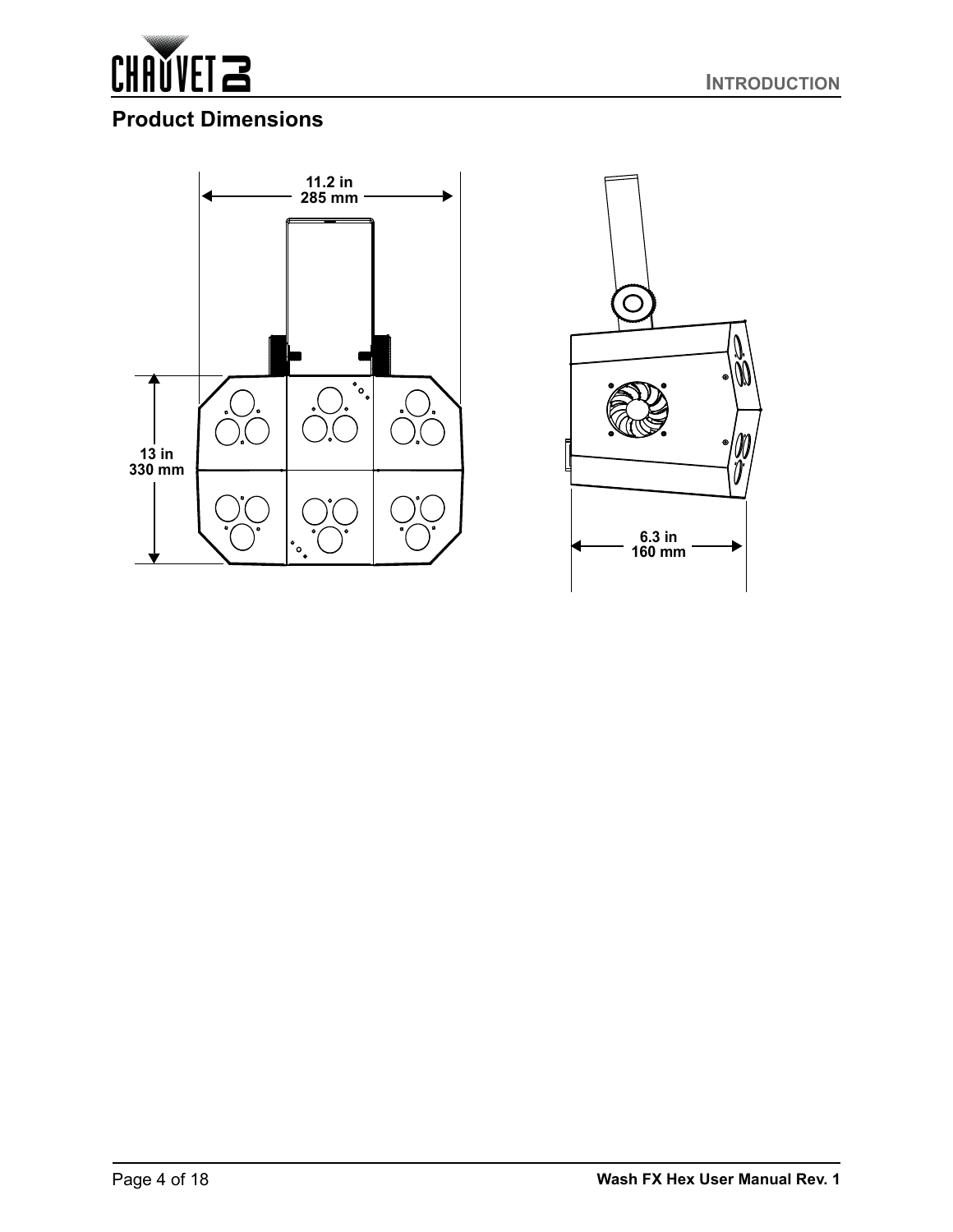# <span id="page-6-0"></span>**3. SETUP**

#### <span id="page-6-1"></span>**AC Power**

The Wash FX Hex has an auto-ranging power supply and it can work with an input voltage range of 100 to 240 VAC, 50/60 Hz. To determine the product's power requirements (circuit breaker, power outlet, and wiring), use the current value listed on the label affixed to the product's back panel, or refer to the product's specifications chart. The listed current rating indicates the product's average current draw under normal conditions.

- **Always connect the product to a protected circuit (a circuit breaker or fuse). Make sure the product has an appropriate electrical ground to avoid the risk of electrocution or fire.**
- **To eliminate unnecessary wear and improve its lifespan, during periods of nonuse completely disconnect the product from power via breaker or by unplugging it.**



**Never connect the product to a rheostat (variable resistor) or dimmer circuit, even if the rheostat or dimmer channel serves only as a 0 to 100% switch.**

#### <span id="page-6-2"></span>**Fuse Replacement**

- 1. Wedge the tip of a flat-head screwdriver into the slot of the fuse holder.
- 2. Pry the fuse holder out of the housing.
- 3. Remove the blown fuse from the holder and replace with a fuse of the exact same type and rating.
- 4. Insert the fuse holder back in place and reconnect power.



**Disconnect the product from the power outlet before replacing the fuse.**

#### <span id="page-6-3"></span>**Power Linking**

The product provides power linking via the Edison outlet located in the back of the product. Please see the diagram below for further explanation.





**You can power link up to 3 Wash FX Hex products on 120 VAC or up to 5 Wash FX Hex products on 230 VAC.**

**The power linking diagram corresponds to the North American version of the product ONLY! If using the product in other markets, you must consult with the local Chauvet distributor as power linking connectors and requirements may differ in your country or region.**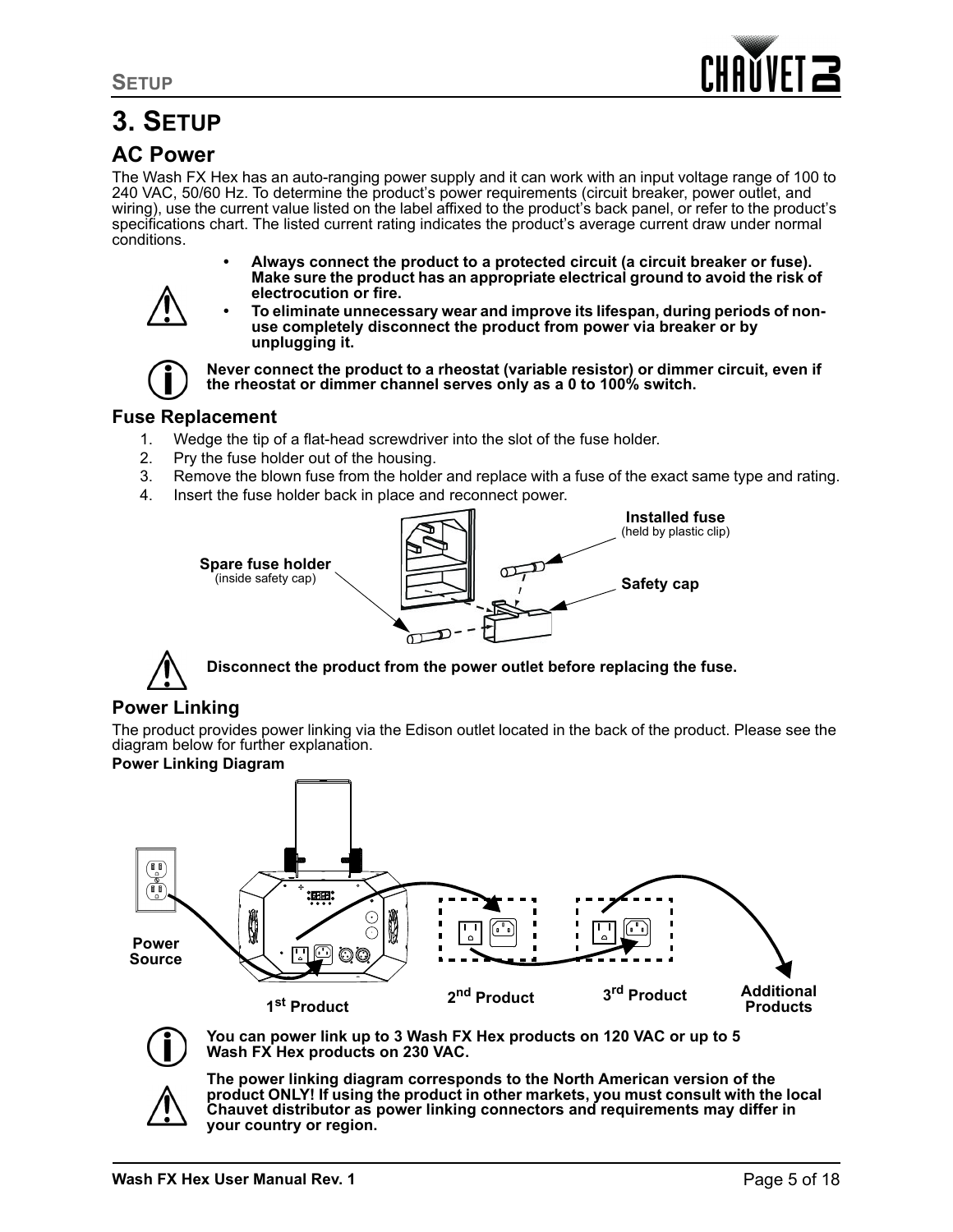

#### <span id="page-7-0"></span>**Mounting**

Before mounting the product, read and follow the safety recommendations indicated in the [Safety Notes.](#page-3-1)

#### <span id="page-7-1"></span>**Orientation**

The Wash FX Hex may be mounted in any position; however, make sure adequate ventilation is provided around the product.

#### <span id="page-7-2"></span>**Rigging**

- Before deciding on a location, always make sure there is easy access to the product for maintenance and programming purposes.
- Make sure adequate ventilation is provided around the product.
- Make sure that the structure or surface onto which you are mounting the product can support the product's weight. (see the [Technical Specifications\)](#page-16-1)
- When mounting the product overhead, always use a safety cable. Mount the product securely to a rigging point, whether an elevated platform or a truss.
- When rigging the product onto a truss, use a mounting clamp of appropriate weight capacity.
- When power linking multiple products, mount the products close enough for power linking cables to reach.
- The bracket adjustment knobs allow for directional adjustment when aiming the product to the desired angle. Only loosen or tighten the bracket knobs manually. Using tools could damage the knobs.

#### **Mounting Diagram**

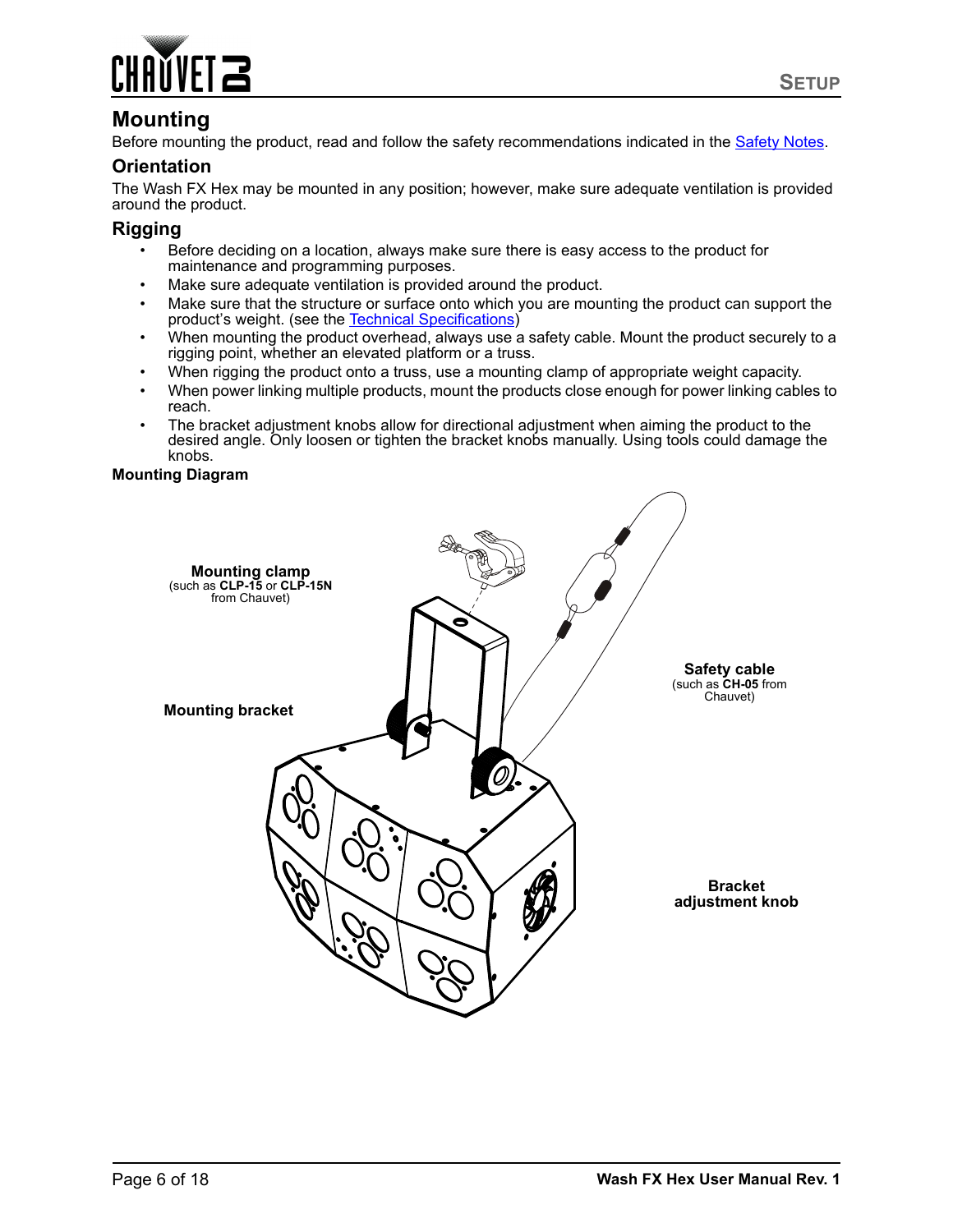

# <span id="page-8-0"></span>**4. OPERATION**

#### <span id="page-8-1"></span>**Control Panel Operation**

To access the control panel functions, use the four buttons located underneath the display. Please refer to the <u>Product Overview</u> to see the button locations on the control panel.

| <b>Button</b>   | Function                                                                  |
|-----------------|---------------------------------------------------------------------------|
| <menu></menu>   | Press to find an operation mode or to back out of the current menu option |
| <up></up>       | Press to scroll up the list of options or to find a higher value          |
| <down></down>   | Press to scroll down the list of options or to find a lower value         |
| <enter></enter> | Press to activate a menu option or a selected value                       |

#### <span id="page-8-2"></span>**Menu Map**

Refer to the Wash FX Hex product page on [www.chauvetdj.com](http://www.chauvetdj.com) for the latest menu map.

| <b>Mode</b>          | <b>Programming Levels</b> |                  | <b>Description</b>                                               |  |
|----------------------|---------------------------|------------------|------------------------------------------------------------------|--|
|                      | 3CH                       |                  |                                                                  |  |
| <b>Address</b>       | 6CH                       | d001-512         | Sets the DMX personality and address                             |  |
|                      | <b>11CH</b>               |                  |                                                                  |  |
|                      | <b>40CH</b>               |                  |                                                                  |  |
| <b>Static Colors</b> | $C -$                     | C001-063         | Static colors                                                    |  |
| <b>Auto Programs</b> | P--                       | $P$ 1-25         | Auto programs                                                    |  |
| <b>Auto Speed</b>    | <b>S--</b>                | S001-100         | Program speed for P 1-25                                         |  |
| <b>Dimmer</b>        | dlM                       | $L001 - 255$     | Adjusts the dimmer on auto and sound<br>programs                 |  |
| <b>Sound Mode</b>    | <b>SND</b>                | $1 - 9$          | Sound mode                                                       |  |
| Master/slave         | <b>SLV</b>                | SLV <sub>1</sub> | Copies the master unit                                           |  |
|                      |                           | SLV <sub>2</sub> | Mirrors the master unit                                          |  |
|                      |                           | r000-255         |                                                                  |  |
|                      |                           | g000-255         |                                                                  |  |
| <b>Custom Color</b>  | $U -$                     | b000-255         | Custom static colors<br>Combines red, green, blue, amber, white, |  |
| <b>Mixing</b>        |                           | a000-255         | and UV                                                           |  |
|                      |                           | $w000 - 255$     |                                                                  |  |
|                      |                           | u000-255         |                                                                  |  |
| <b>Infrared Mode</b> | <b>SET</b>                | on               | Turns infrared on or off                                         |  |
|                      |                           | off              |                                                                  |  |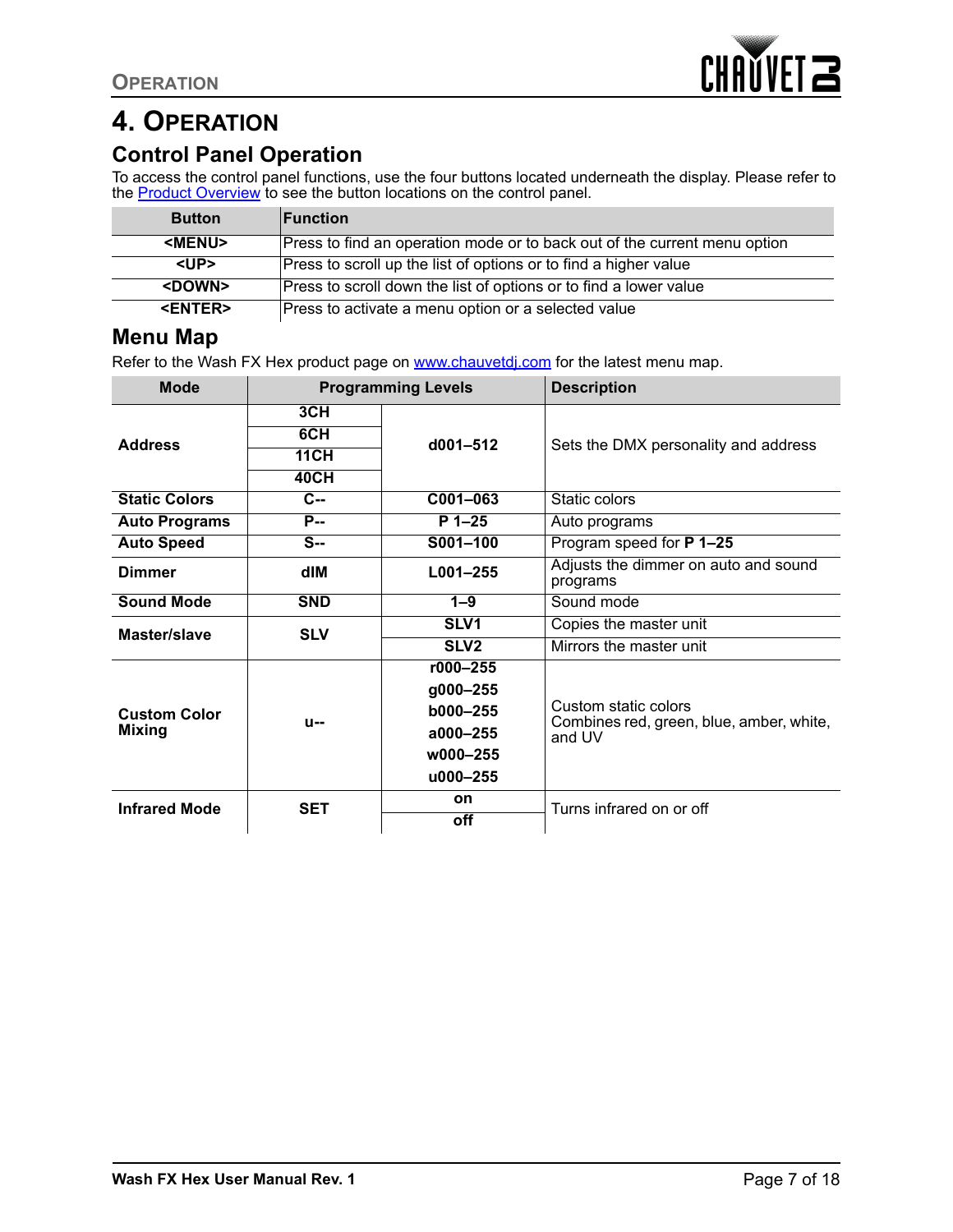

#### <span id="page-9-0"></span>**Configuration (DMX)**

The Wash FX Hex works with a DMX controller. Information about DMX is in the CHAUVET DMX Primer, which is available from the Chauvet website [http://www.chauvetlighting.com/downloads/DMX\\_Primer\\_rev05\\_WO.pdf](http://www.chauvetlighting.com/downloads/DMX_Primer_rev05_WO.pdf).

#### <span id="page-9-1"></span>**DMX Personalities**

The Wash FX Hex has four DMX personalities: 3Ch-, 6Ch-, 11Ch, and 40-channel personality. To choose which DMX personality to use, follow the steps below:

- 1. Press <**MENU**> repeatedly and either 3Ch, 6Ch, 11Ch, or 40Ch will show on the display.
- 2. Use <**UP**> or <**DOWN**> to select the desired DMX personality.
- 3. Press <**ENTER**>.

#### <span id="page-9-2"></span>**Starting Address**

When selecting a starting DMX address, always consider the number of DMX channels the selected DMX mode uses. If you choose a starting address that is too high, you could restrict the access to some of the product's channels.

The Wash FX Hex uses up to 28 DMX channels, which defines the highest configurable address as **473**. If you are not familiar with the DMX protocol, download the DMX Primer from [www.chauvetdj.com](http://www.chauvetdj.com). To select the starting address, do the following:

- 1. Press **<MENU>** repeatedly until **3Ch**, **6Ch**, **11Ch**, or **40Ch** shows on the display.
- 2. Press **<ENTER>**.
- 3. Use **<UP>** or **<DOWN>** to select the starting address, from **d001–512**.
- 4. Press **<ENTER>**.

#### <span id="page-9-4"></span><span id="page-9-3"></span>**DMX Channel Assignments and Values 40Ch**

| <b>Channel</b>          | Function            | <b>Value</b>              | <b>Percent/Setting</b>             |
|-------------------------|---------------------|---------------------------|------------------------------------|
|                         |                     |                           | No function                        |
|                         |                     | 006 $\Leftrightarrow$ 020 | Auto program 1                     |
|                         |                     | 021 $\Leftrightarrow$ 035 | Auto program 2                     |
|                         |                     | 036 $\Leftrightarrow$ 050 | Auto program 3                     |
|                         |                     | 051 $\Leftrightarrow$ 065 | Auto program 4                     |
|                         |                     | 066 $\Leftrightarrow$ 080 | Auto program 5                     |
|                         |                     | 081 $\Leftrightarrow$ 095 | Auto program 6                     |
|                         |                     | 096 $\Leftrightarrow$ 110 | Auto program 7                     |
| 1                       | Auto programs       | 111 ⇔ 125                 | Auto program 8                     |
|                         |                     | 126 ⇔ 140                 | Auto program 9                     |
|                         |                     | 141 ⇔ 155                 | Auto program 10                    |
|                         |                     | 156 ⇔ 170                 | Auto program 11                    |
|                         |                     | 171 ⇔ 185                 | Auto program 12                    |
|                         |                     | 186 ⇔ 200                 | Auto program 13                    |
|                         |                     | 201 $\Leftrightarrow$ 215 | Auto program 14                    |
|                         |                     | 216 $\Leftrightarrow$ 230 | Auto program 15                    |
|                         |                     | 231 $\Leftrightarrow$ 255 | Auto program 16                    |
| $\mathbf{2}$            | Auto program speed  | 000 $\Leftrightarrow$ 250 | Speed, slow to fast                |
|                         |                     | 251 ⇔ 255                 | Sound-active Mode                  |
| $\overline{\mathbf{3}}$ | <b>Dimmer</b>       | 000 $\Leftrightarrow$ 255 | Dimmer for auto and sound programs |
| 4                       | <b>Strobe</b>       | 000 $\Leftrightarrow$ 255 | 0-20 Hz, slow to fast              |
| 5                       | Red zone 1          | 000 $\Leftrightarrow$ 255 | $0 - 100%$                         |
| $\overline{\mathbf{6}}$ | Green zone 1        | 000 $\Leftrightarrow$ 255 | $0 - 100%$                         |
| $\overline{\mathbf{7}}$ | <b>Blue zone 1</b>  | 000 $\Leftrightarrow$ 255 | $0 - 100%$                         |
| 8                       | Amber zone 1        | 000 $\Leftrightarrow$ 255 | $0 - 100%$                         |
| $\overline{9}$          | <b>White zone 1</b> | 000 $\Leftrightarrow$ 255 | $0 - 100%$                         |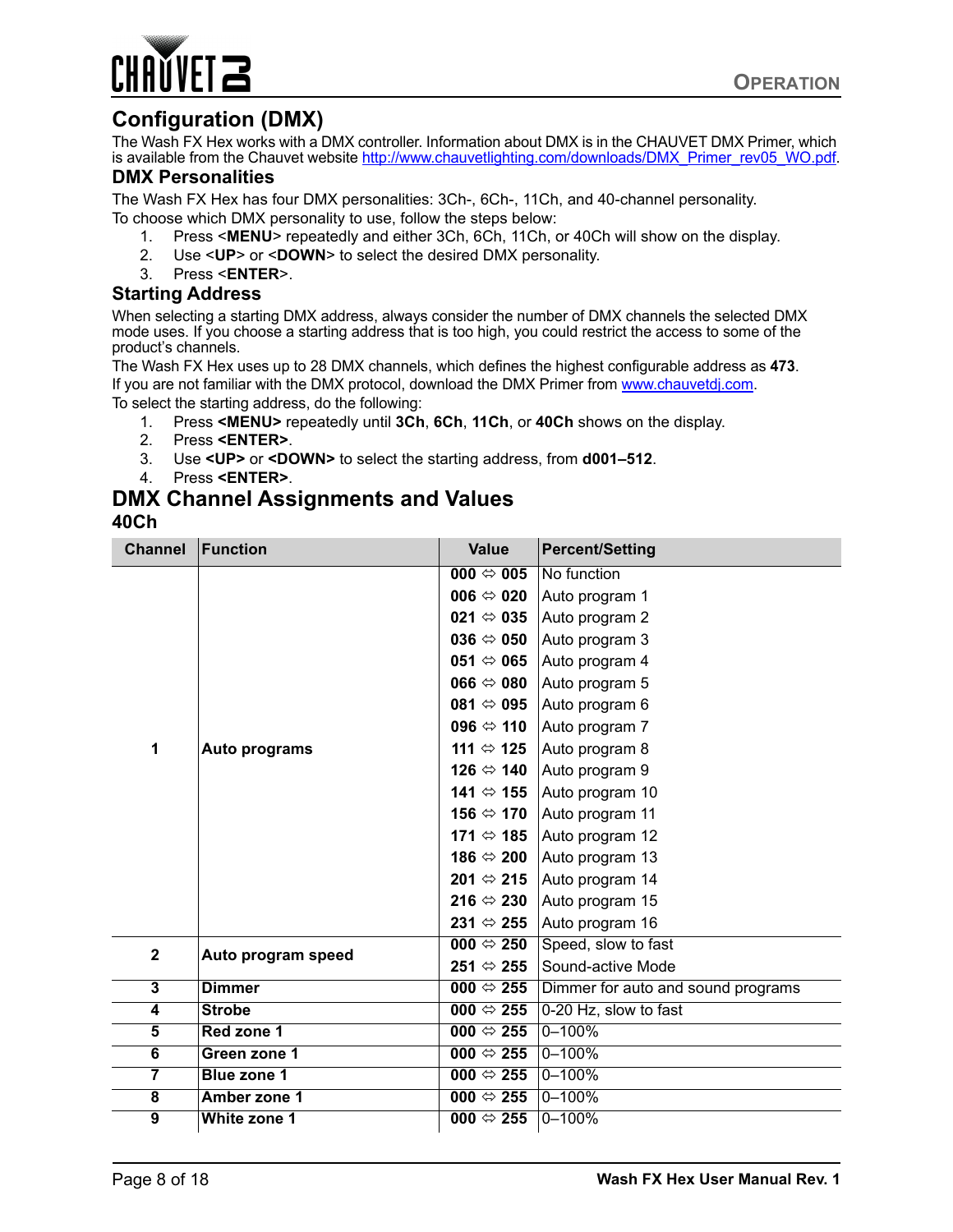#### **OPERATION**



| <b>Channel</b>  | Function            | <b>Value</b>              | <b>Percent/Setting</b> |
|-----------------|---------------------|---------------------------|------------------------|
| $\overline{10}$ | <b>UV zone 1</b>    | 000 $\Leftrightarrow$ 255 | $0 - 100%$             |
| 11              | Red zone 2          | 000 $\Leftrightarrow$ 255 | $0 - 100%$             |
| $\overline{12}$ | Green zone 2        | 000 $\Leftrightarrow$ 255 | $0 - 100%$             |
| $\overline{13}$ | <b>Blue zone 2</b>  | 000 $\Leftrightarrow$ 255 | $0 - 100%$             |
| 14              | <b>Amber zone 2</b> | 000 $\Leftrightarrow$ 255 | $0 - 100%$             |
| 15              | White zone 2        | 000 $\Leftrightarrow$ 255 | $0 - 100%$             |
| 16              | <b>UV zone 2</b>    | 000 $\Leftrightarrow$ 255 | $0 - 100%$             |
| 17              | Red zone 3          | 000 $\Leftrightarrow$ 255 | $0 - 100%$             |
| $\overline{18}$ | Green zone 3        | 000 $\Leftrightarrow$ 255 | $0 - 100%$             |
| 19              | <b>Blue zone 3</b>  | 000 $\Leftrightarrow$ 255 | $0 - 100%$             |
| 20              | Amber zone 3        | 000 $\Leftrightarrow$ 255 | $0 - 100%$             |
| $\overline{21}$ | White zone 3        | 000 $\Leftrightarrow$ 255 | $0 - 100%$             |
| $\overline{22}$ | UV zone 3           | 000 $\Leftrightarrow$ 255 | $0 - 100%$             |
| 23              | Red zone 4          | 000 $\Leftrightarrow$ 255 | $0 - 100%$             |
| $\overline{24}$ | Green zone 4        | 000 $\Leftrightarrow$ 255 | $0 - 100%$             |
| 25              | <b>Blue zone 4</b>  | 000 $\Leftrightarrow$ 255 | $0 - 100%$             |
| 26              | Amber zone 4        | 000 $\Leftrightarrow$ 255 | $0 - 100%$             |
| $\overline{27}$ | White zone 4        | 000 $\Leftrightarrow$ 255 | $0 - 100%$             |
| 28              | <b>UV zone 4</b>    | 000 $\Leftrightarrow$ 255 | $0 - 100%$             |
| 29              | Red zone 5          | 000 $\Leftrightarrow$ 255 | $0 - 100%$             |
| 30              | Green zone 5        | 000 $\Leftrightarrow$ 255 | $0 - 100%$             |
| $\overline{31}$ | <b>Blue zone 5</b>  | 000 $\Leftrightarrow$ 255 | $0 - 100%$             |
| 32              | Amber zone 5        | 000 $\Leftrightarrow$ 255 | $0 - 100%$             |
| 33              | White zone 5        | 000 $\Leftrightarrow$ 255 | $0 - 100%$             |
| 34              | <b>UV zone 5</b>    | 000 $\Leftrightarrow$ 255 | $0 - 100%$             |
| 35              | Red zone 6          | 000 $\Leftrightarrow$ 255 | $0 - 100%$             |
| 36              | Green zone 6        | 000 $\Leftrightarrow$ 255 | $0 - 100%$             |
| 37              | <b>Blue zone 6</b>  | 000 $\Leftrightarrow$ 255 | $0 - 100%$             |
| 38              | Amber zone 6        | 000 $\Leftrightarrow$ 255 | $0 - 100%$             |
| 39              | White zone 6        | 000 $\Leftrightarrow$ 255 | $0 - 100%$             |
| 40              | <b>UV zone 6</b>    | 000 $\Leftrightarrow$ 255 | $0 - 100%$             |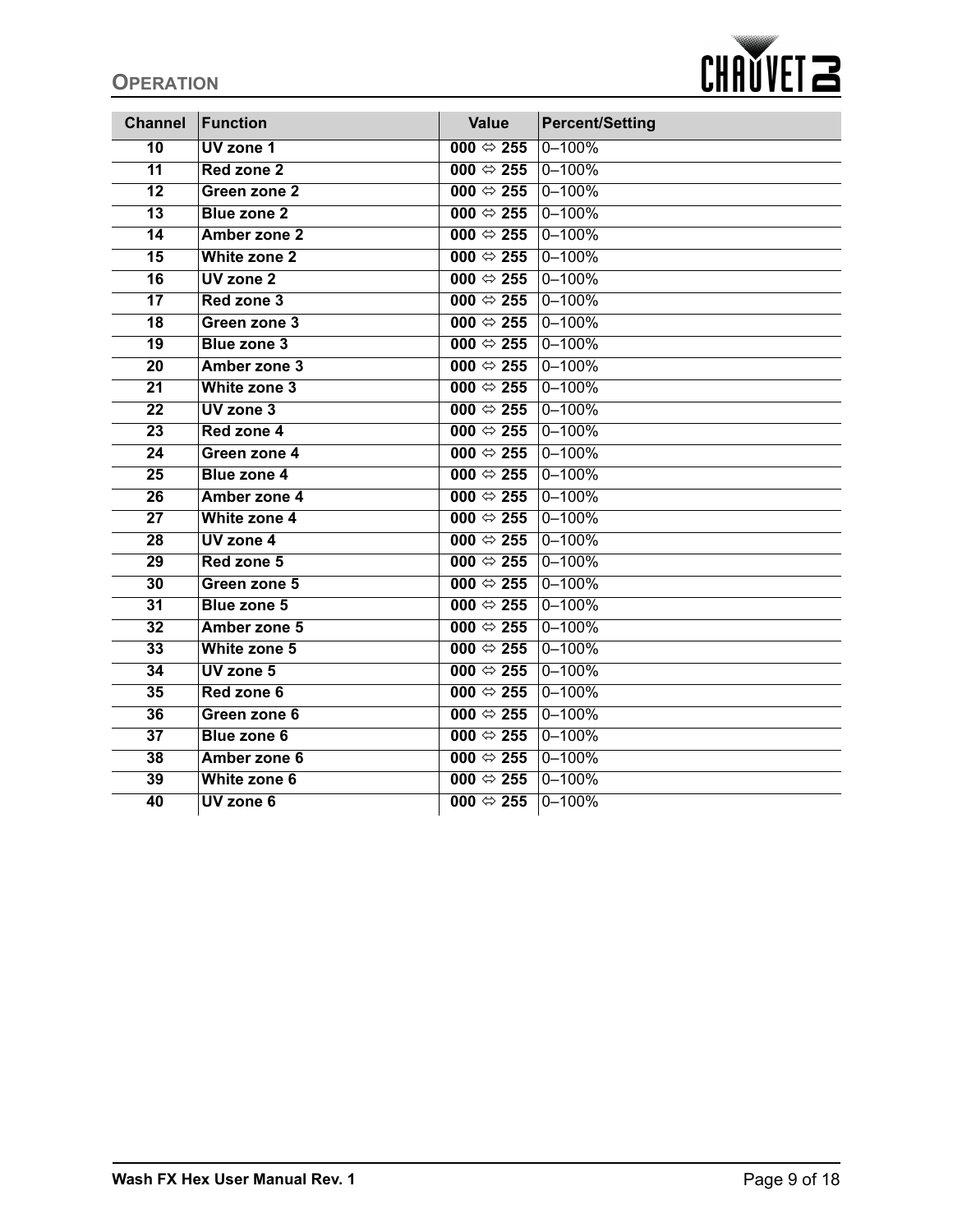# **CHAUVET 2**

#### <span id="page-11-0"></span>**11Ch**

| <b>Channel</b>          | Function                                           | <b>Value</b>                         | <b>Percent/Setting</b>             |
|-------------------------|----------------------------------------------------|--------------------------------------|------------------------------------|
| 1                       | <b>Red</b>                                         | $000 \Leftrightarrow 255$            | $0 - 100%$                         |
| $\overline{\mathbf{2}}$ | Green                                              | 000 $\Leftrightarrow$ 255            | $0 - 100%$                         |
| 3                       | <b>Blue</b>                                        | 000 $\Leftrightarrow$ 255            | $0 - 100%$                         |
| 4                       | <b>Amber</b>                                       | 000 $\Leftrightarrow$ 255            | $0 - 100%$                         |
| 5                       | <b>White</b>                                       | 000 $\Leftrightarrow$ 255            | $0 - 100%$                         |
| 6                       | <b>UV</b>                                          | 000 $\Leftrightarrow$ 255            | $0 - 100%$                         |
| $\overline{\mathbf{7}}$ | <b>Strobe</b>                                      | 000 $\Leftrightarrow$ 255            | 0-20 Hz, slow to fast              |
|                         |                                                    | $000 \Leftrightarrow 005$            | No function                        |
|                         |                                                    | 006 $\Leftrightarrow$ 020            | Auto program 1                     |
|                         |                                                    | 021 $\Leftrightarrow$ 035            | Auto program 2                     |
|                         |                                                    | 036 $\Leftrightarrow$ 050            | Auto program 3                     |
|                         |                                                    | 051 $\Leftrightarrow$ 065            | Auto program 4                     |
|                         |                                                    | 066 $\Leftrightarrow$ 080            | Auto program 5                     |
|                         |                                                    | 081 $\Leftrightarrow$ 095            | Auto program 6                     |
|                         | Auto programs                                      | 096 $\Leftrightarrow$ 110            | Auto program 7                     |
| 8                       | (Macro mode when CH9 is<br>between values 006-255) | 111 ⇔ 125                            | Auto program 8                     |
|                         |                                                    | 126 ⇔ 140                            | Auto program 9                     |
|                         |                                                    | 141 ⇔ 155                            | Auto program 10                    |
|                         |                                                    | 156 ⇔ 170                            | Auto program 11                    |
|                         |                                                    | 171 ⇔ 185                            | Auto program 12                    |
|                         |                                                    | 186 ⇔ 200                            | Auto program 13                    |
|                         |                                                    | 201 ⇔ 215                            | Auto program 14                    |
|                         |                                                    | 216 ⇔ 230                            | Auto program 15                    |
|                         |                                                    | 231 ⇔ 255                            | Auto program 16                    |
|                         | Zone macro                                         | $\overline{000 \Leftrightarrow 005}$ | No function                        |
| 9                       | (Use channels 1-6 to select<br>colors for macros)  | 006 $\Leftrightarrow$ 255            | Zone macro                         |
| 10                      |                                                    | 000 $\Leftrightarrow$ 250            | Speed, slow to fast                |
|                         | Auto program speed                                 | 251 ⇔ 255                            | Sound-active mode                  |
| 11                      | <b>Dimmer</b>                                      | 000 $\Leftrightarrow$ 255            | Dimmer for auto and sound programs |

#### <span id="page-11-1"></span>**6Ch**

|              | <b>Channel Function</b> | <b>Value</b>                     | <b>Percent/Setting</b> |
|--------------|-------------------------|----------------------------------|------------------------|
|              | ∣Red                    | 000 $\Leftrightarrow$ 255 0-100% |                        |
| $\mathbf{2}$ | ∣Green                  | 000 $\Leftrightarrow$ 255 0-100% |                        |
| -3           | <b>Blue</b>             | 000 ⇔ 255 0-100%                 |                        |
| 4            | <b>Amber</b>            | 000 ⇔ 255 0–100%                 |                        |
| 5            | <b>White</b>            | 000 $\Leftrightarrow$ 255 0-100% |                        |
| 6            | <b>UV</b>               | 000 $\Leftrightarrow$ 255 0–100% |                        |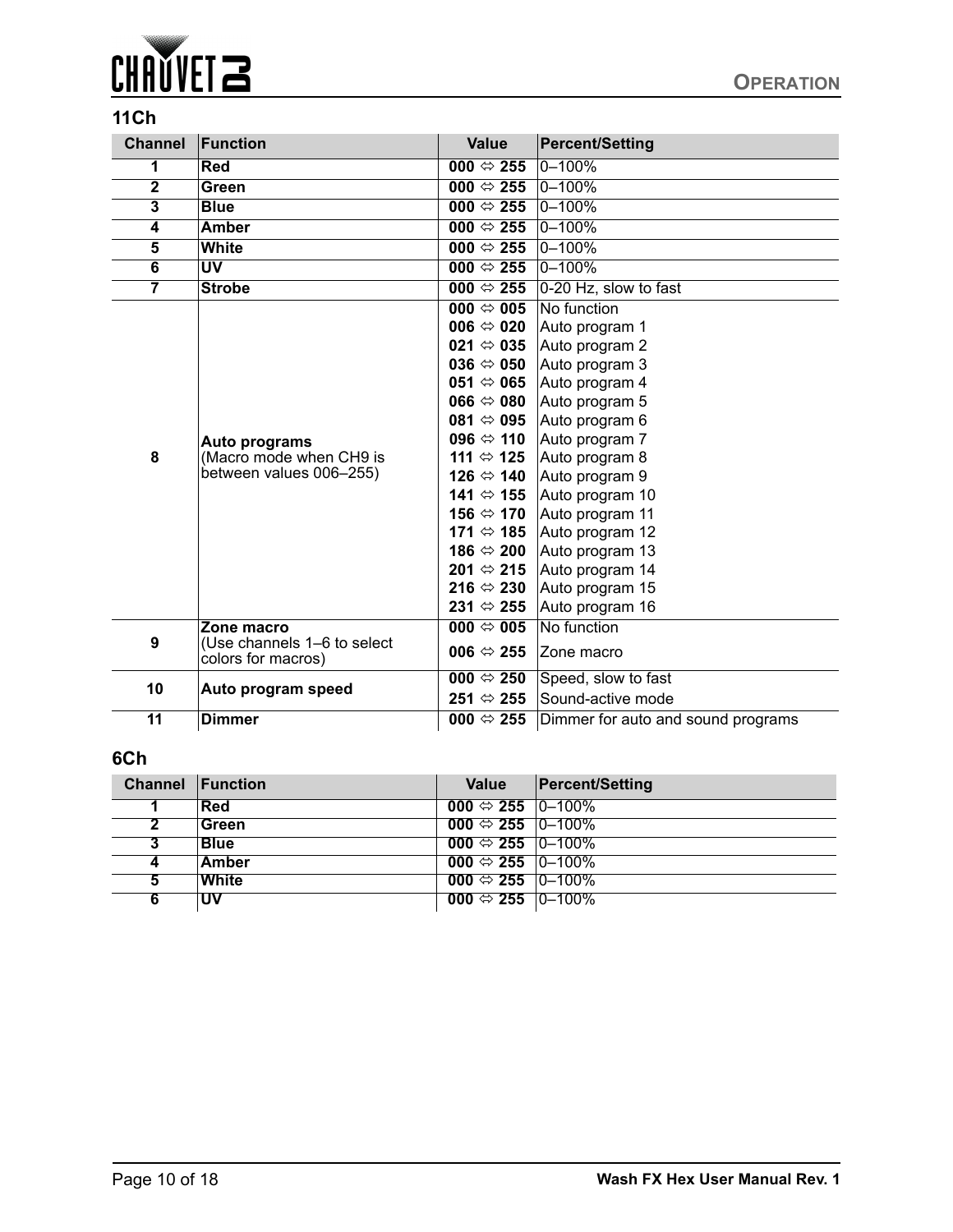

#### <span id="page-12-0"></span>**3Ch**

| <b>Channel</b> | Function           | <b>Value</b>              | <b>Percent/Setting</b>                                      |
|----------------|--------------------|---------------------------|-------------------------------------------------------------|
|                |                    | 000 $\Leftrightarrow$ 005 | No function                                                 |
|                |                    | 006 $\Leftrightarrow$ 020 | Auto program 1                                              |
|                |                    | 021 $\Leftrightarrow$ 035 | Auto program 2                                              |
|                |                    | 036 $\Leftrightarrow$ 050 | Auto program 3                                              |
|                |                    |                           | Auto program 4                                              |
|                |                    | 066 $\Leftrightarrow$ 080 | Auto program 5                                              |
|                |                    | 081 $\Leftrightarrow$ 095 | Auto program 6                                              |
|                |                    | 096 $\Leftrightarrow$ 110 | Auto program 7                                              |
| 1              | Auto programs      | 111 ⇔ 125                 | Auto program 8                                              |
|                |                    | 126 ⇔ 140                 | Auto program 9                                              |
|                |                    | 141 ⇔ 155                 | Auto program 10                                             |
|                |                    | 156 ⇔ 170                 | Auto program 11                                             |
|                |                    | 171 ⇔ 185                 | Auto program 12                                             |
|                |                    | 186 ⇔ 200                 | Auto program 13                                             |
|                |                    | 201 ⇔ 215                 | Auto program 14                                             |
|                |                    | 216 ⇔ 230                 | Auto program 15                                             |
|                |                    | 231 ⇔ 255                 | Auto program 16                                             |
| $\mathbf{2}$   | Auto program speed | 000 $\Leftrightarrow$ 250 | Speed, slow to fast                                         |
|                |                    | 251 ⇔ 255                 | Sound-active Mode                                           |
| 3              | <b>Dimmer</b>      |                           | 000 $\Leftrightarrow$ 255 Dimmer on auto and sound programs |

#### <span id="page-12-1"></span>**Configuration (Standalone)**

Set the product in one of the standalone modes to control without a DMX controller.



**Never connect a product that is operating in any standalone mode to a DMX string connected to a DMX controller. Products in standalone mode may transmit DMX signals that could interfere with the DMX signals from the controller.**

#### <span id="page-12-2"></span>**Automatic Programs**

To run the Wash FX Hex in automatic mode, follow the instructions below:

- 1. Press **<MENU>** repeatedly until **P---** shows on the display.
- 2. Press **<ENTER>**.
- 3. Use **<UP>** or **<DOWN>** to select an automatic program, from **P1–25**.
- 4. Press **<ENTER>**.

#### <span id="page-12-3"></span>**Auto-Program Speed**

To change the auto-program speed on the Wash FX Hex, do the following:

- 1. Press **<MENU>** repeatedly until **S--** shows on the display.
- 2. Use **<UP>** or **<DOWN>** to increase or decrease the program speed, from **S001–100**.
- 3. Press **<ENTER>**. The product will return to the last selected mode.

#### <span id="page-12-4"></span>**Auto-Program Dimmer**

To control the output intensity of the LEDs while running an auto-program, follow the instructions below:

- 1. Press **<MENU>** repeatedly until **dIM** shows on the display.
- 2. Press **<ENTER>**.
- 3. Use **<UP>** or **<DOWN>** to increase or decrease the Quad-LED intensity, from **L001–255**.

#### <span id="page-12-5"></span>**Sound-Active Mode**

To run the Wash FX Hex in sound-active mode, do the following:

- 1. Press **<MENU>** repeatedly until **SND** shows on the display.
- 2. Press **<ENTER>**.
- 3. Use **<UP>** or **<DOWN>** to select a sound-active program, from **1–9**.
- 4. Press **<ENTER>**.
- 5. Turn the sensitivity knob up until the product responds to the beat of the music.



#### **The product will only respond to low frequencies of music (bass and drums).**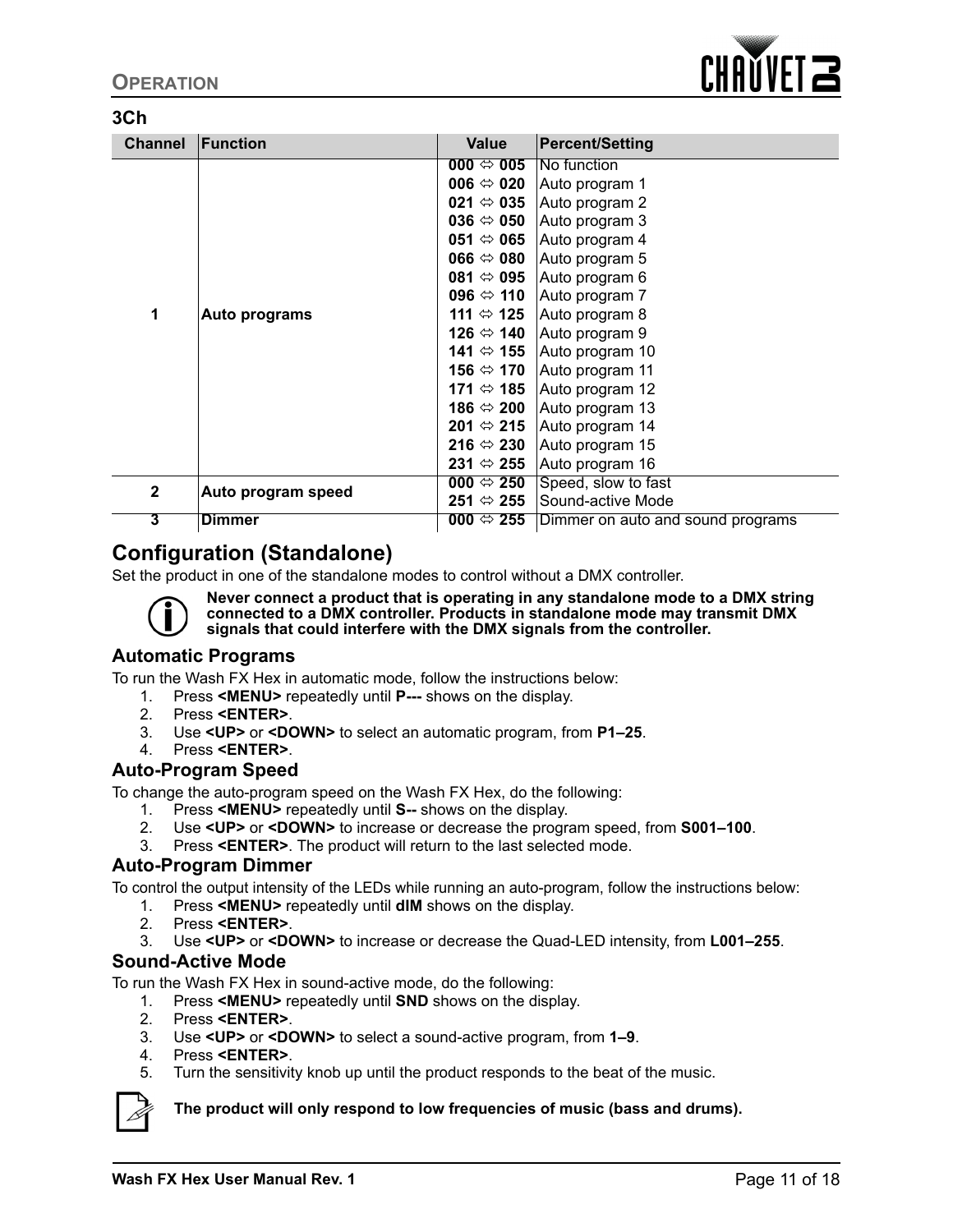

#### <span id="page-13-0"></span>**Preset Color Mode**

To run the Wash FX Hex on a static color, follow the instructions below:

- 1. Press **<MENU>** repeatedly until **C--** shows on the display.
- 2. Press **<ENTER>**.
- 3. Use **<UP>** or **<DOWN>** to select a static color, from **C001–063**.
- 4. Press **<ENTER>**.

#### <span id="page-13-1"></span>**Custom Color Mixing**

To custom mix a static color, do the following:

- 1. Press **<MENU>** repeatedly until **U---** shows on the display.
- 2. Press **<ENTER>** and one of the following will show on the display:
	- **r\_ \_ \_** (red)
	- **g\_ \_ \_** (green)
	- $b_{-}$   $_{-}$  (blue)
	- **a\_ \_ \_** (amber)
	- **w\_ \_ \_** (white)
	- **u** (UV)
- 3. Press **<ENTER>** to cycle through the settings.
- 4. When the desired setting shows on the display, use **<UP>** or **<DOWN>** to increase or decrease the value, from **000–255** for red, green, blue, amber, white, or UV.
- 5. Repeat steps 3 and 4 until the product outputs as desired.



#### **Of the four colors (red, green, blue, and UV), only three may be used at one time.**

#### <span id="page-13-2"></span>**Master/Slave Mode**

The Master/Slave mode allows a single Wash FX Hex product (the "master") to control the actions of one or more Wash FX Hex products (the "slaves") without the need of a DMX controller. The master product will be set to operate in either Stand-Alone mode or with the IRC-6, while the slave products will be set to operate in Slave mode. Once set and connected, the slave products will operate in unison with the master product.

Configure the products as indicated below.

#### **Slave products:**

- 1. Press **<MENU>** repeatedly until **3Ch**, **6Ch**, **11Ch**, or **40Ch** shows on the display.
- 2. Press **<ENTER>** to accept.
- 3. Set the DMX address to **d001**.
- 4. Connect the DMX input of the first slave product to the DMX output of the master product.
- 5. Connect the DMX input of the subsequent slave products to the DMX output of the previous slave product.
- 6. Finish setting and connecting all the slave products.

#### **Master product:**

- 1. Set the master product to operate in Standalone mode or with the IRC-6.
- 2. Make the master product the first product in the DMX daisy chain.
	- **Configure all the slave products before connecting the master to the daisy chain.**



- **Never connect a DMX controller to a DMX string configured for Master/Slave**
- **operation because the controller may interfere with the signals from the master.**
- **Do not connect more than 31 slaves to the master.**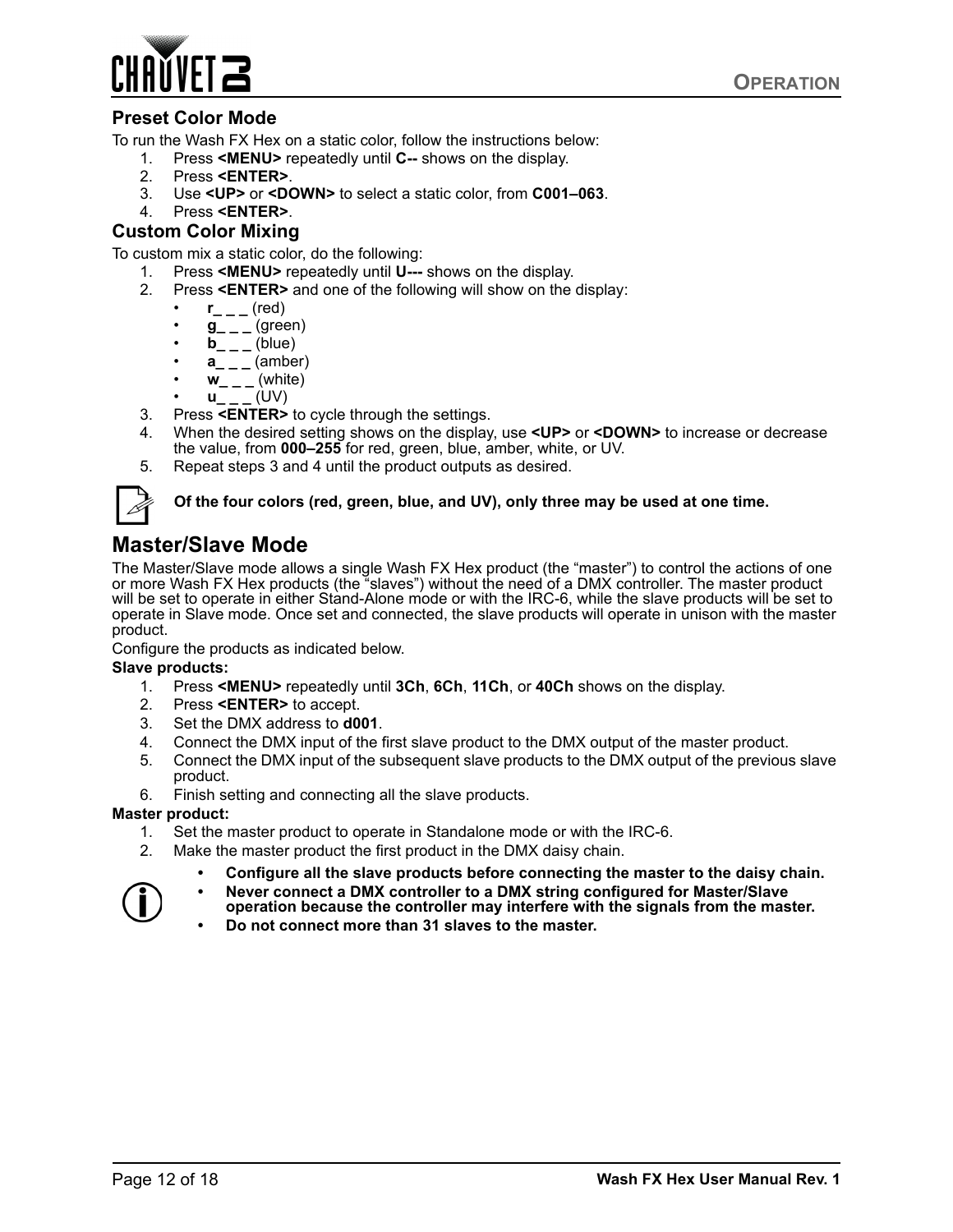

#### <span id="page-14-0"></span>**IRC-6 Infrared Remote Control**

The Wash FX Hex is compatible with the IRC-6 infrared remote control from Chauvet. To activate IR mode, follow the instructions below:

- 1. Press **<MENU>** repeatedly until **Set** shows on the display.
- 2. Press **<ENTER>** to accept.
- 3. Press **<UP>** or **<DOWN>** to select **on** or **oFF**.
- 4. Press **<ENTER>**.

#### <span id="page-14-1"></span>**IRC-6 Operation**

#### **Automatic Mode**

Automatic mode will enable you to run the automatic programs on the product. To turn on Automatic mode:

• Press **<AUTO>** on the IRC-6.

To adjust the speed of the automatic program:

- 1. Press **<SPEED>** on the IRC-6.
- 2. Press **<+>** or **<–>** to increase or decrease the speed of the program.

#### **Sound-Active Mode**

Sound-Active mode will enable the product to respond to the music. To turn on Sound-Active mode:

• Press **<SOUND>** on the IRC-6.

#### **Manual Color Control**

• To choose a specific color with the IRC-6: Press any number between **<0>**–**<9>** to choose your color.

#### **To manually control the RGB percentage:**

- 1. Press **<MANUAL>** on the IRC-6.
- 2. Press **<R>** (red), **<G>** (green), **<B>** (blue), **<A>** (amber), **<W>** (white), or **<UV>/<P>** (UV) to choose your color.
- 3. Press **<+>** or **<–>** to increase or decrease the percentage of each color.

#### **NOTE: Only three colors can be used at once.**

To set all LEDs to full intensity:

• Press **<0>** on the IRC-6.

#### **Miscellaneous Operation**

To adjust the output level of the LEDs in manual color mode:

• Press **<%>** repeatedly on the IRC-6.

#### To black out the lights:

• Press **<BLACK OUT>** on the IRC-6.

This will turn off all the lights until the button is pressed again. NOTE: The IRC-6 will not respond to any inputs when Black Out is activated. If the remote does not respond when a button is pressed, try pressing **<BLACK OUT>**. You may have inadvertently activated Black Out.

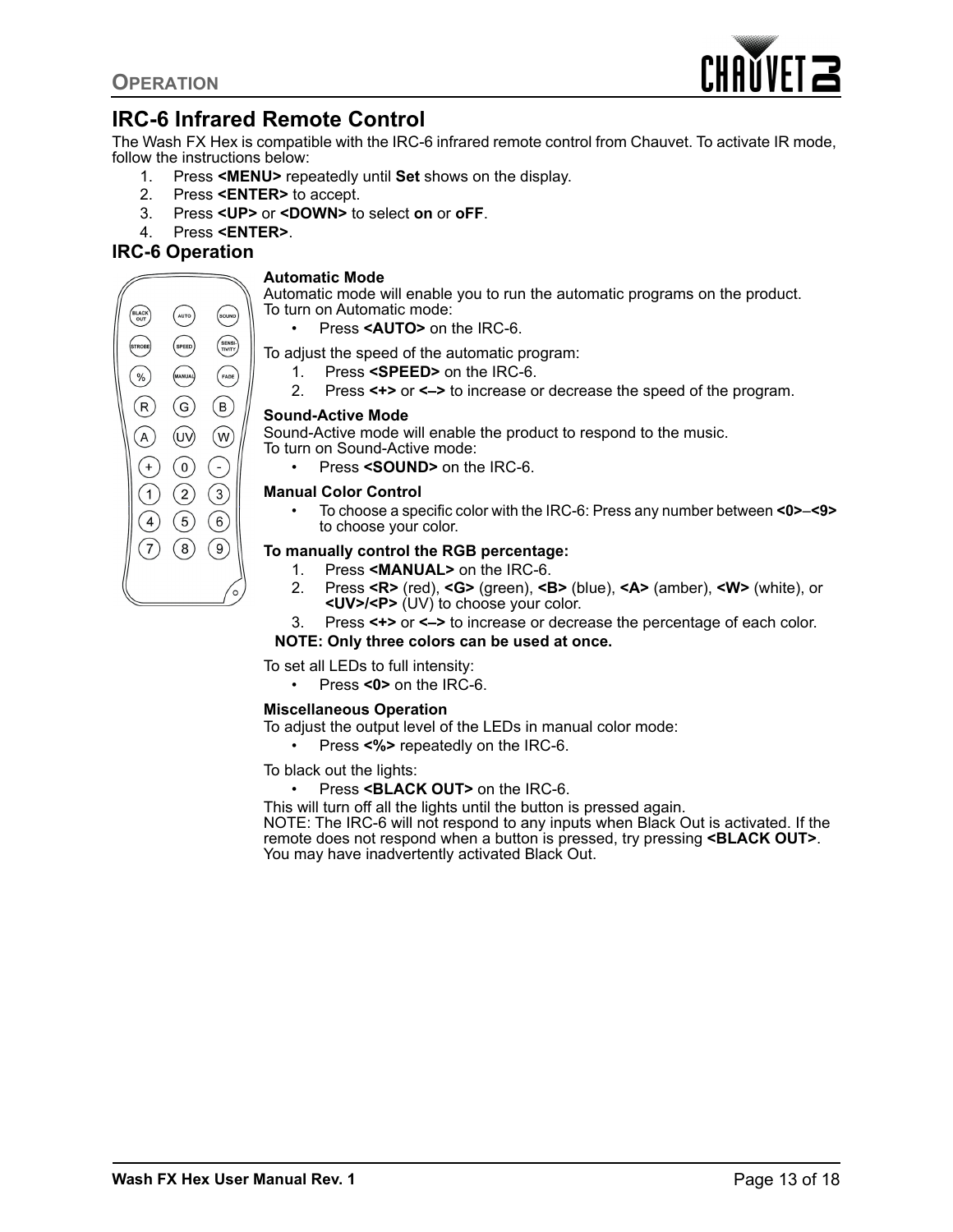# CHAŬVET 23

# <span id="page-15-0"></span>**5. MAINTENANCE**

#### <span id="page-15-1"></span>**Product Maintenance**

Dust build-up reduces light output performance and can cause overheating. This can lead to reduction of the light source's life and/or mechanical wear. To maintain optimum performance and minimize wear, clean your lighting products at least twice a month. However, be aware that usage and environmental conditions could be contributing factors to increase the cleaning frequency.

To clean the product, follow the instructions below:

- 1. Unplug the product from power.
- 2. Wait until the product is at room temperature.
- 3. Use a vacuum (or dry compressed air) and a soft brush to remove dust collected on the external surface/vents.
- 4. Clean all transparent surfaces with a mild soap solution, ammonia-free glass cleaner, or isopropyl alcohol.
- 5. Apply the solution directly to a soft, lint free cotton cloth or a lens cleaning tissue.
- 6. Softly drag any dirt or grime to the outside of the transparent surface.
- 7. Gently polish the transparent surfaces until they are free of haze and lint.



**Always dry the transparent surfaces carefully after cleaning them.**

**Do not spin the cooling fans using compressed air because it may damage them.**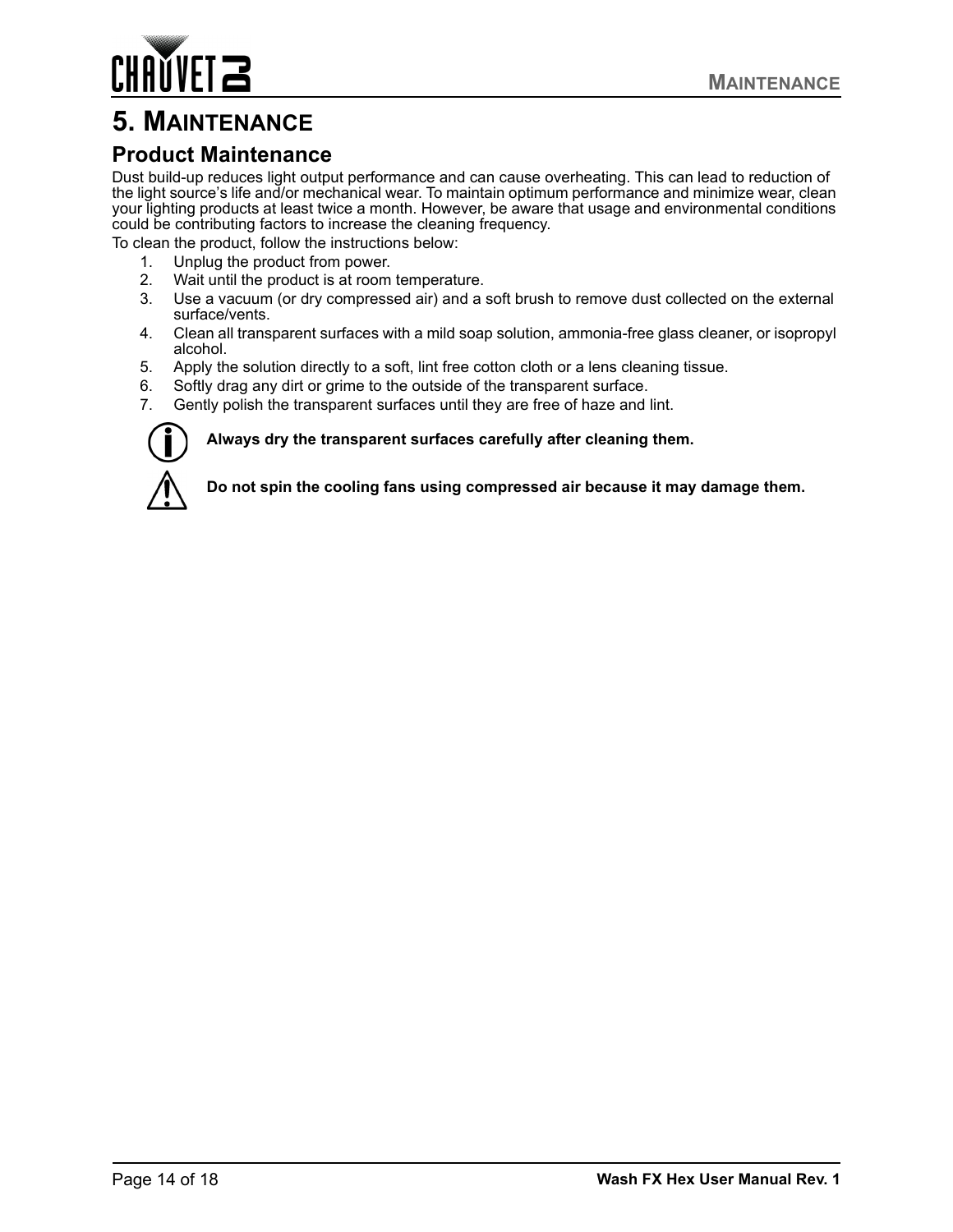

# <span id="page-16-1"></span><span id="page-16-0"></span>**6. TECHNICAL SPECIFICATIONS**

| <b>Dimensions and Weight</b>                                                     |                       |                                   |                      |                          |                   |
|----------------------------------------------------------------------------------|-----------------------|-----------------------------------|----------------------|--------------------------|-------------------|
| <b>LENGTH</b>                                                                    |                       | <b>WIDTH</b>                      |                      | <b>WEIGHT</b>            |                   |
| 11.2 in (285 mm)                                                                 |                       | 6.3 in (160 mm)<br>13 in (330 mm) |                      | 7 lb (3.2 kg)            |                   |
| Note: Dimensions in inches rounded to the nearest decimal digit.<br><b>Power</b> |                       |                                   |                      |                          |                   |
| <b>POWER SUPPLY TYPE</b>                                                         |                       | <b>RANGE</b>                      |                      | <b>VOLTAGE SELECTION</b> |                   |
| Switching (internal)                                                             |                       | 100 to 240 VAC, 50/60 Hz          |                      | Auto-ranging             |                   |
| <b>PARAMETER</b>                                                                 |                       | 120 V, 60 Hz                      |                      |                          | 230 V, 50 Hz      |
| Consumption                                                                      |                       | 200 W                             |                      | 194 W                    |                   |
| <b>Operating Current</b>                                                         |                       | 2.5A                              |                      |                          | 1.5A              |
| Power linking current (products)                                                 |                       | 8 A (3 products)                  |                      |                          | 8 A (5 products)  |
| Fuse                                                                             |                       | T 3 A, 250 V                      |                      |                          | T 3 A, 250 V      |
| <b>POWER I/O</b>                                                                 |                       | <b>U.S./WORLDWIDE</b>             |                      |                          | <b>UK/EUROPE</b>  |
| Power input connector                                                            |                       | <b>IEC</b>                        |                      | <b>IEC</b>               |                   |
| Power output connector                                                           |                       | Edison                            |                      |                          | <b>IEC</b>        |
| Power Cord plug                                                                  |                       | Edison (U.S.)                     |                      | Local Plug               |                   |
| <b>Light Source</b>                                                              |                       |                                   |                      |                          |                   |
| <b>TYPE</b>                                                                      | <b>COLOR</b>          | <b>QUANTITY</b>                   | <b>POWER</b>         | <b>CURRENT</b>           | <b>LIFESPAN</b>   |
| <b>LED</b>                                                                       | Hex-color<br>RGBAW+UV | 18                                | 8 W                  | 2.8A                     | 50,000 hours      |
| <b>Photometrics</b>                                                              |                       |                                   |                      |                          |                   |
| <b>STROBE RATE</b>                                                               |                       | ILLUMINANCE @ 2 M                 | <b>PWM FREQUENCY</b> |                          |                   |
| 0 to 24 Hz                                                                       |                       | 365 Hz<br>$2,422$ lux (per pod)   |                      |                          |                   |
|                                                                                  |                       |                                   |                      |                          |                   |
| <b>Thermal</b>                                                                   |                       |                                   |                      |                          |                   |
| <b>MAXIMUM EXTERNAL TEMPERATURE</b>                                              |                       | <b>COOLING SYSTEM</b>             |                      |                          |                   |
| 104 °F (40 °C)                                                                   |                       | Fan-assisted convection           |                      |                          |                   |
| <b>DMX</b>                                                                       |                       |                                   |                      |                          |                   |
| <b>I/O CONNECTOR</b>                                                             |                       | <b>CHANNEL RANGE</b>              |                      |                          |                   |
| 3-pin XLR                                                                        |                       | 3, 6, 11, or 40                   |                      |                          |                   |
| Ordering                                                                         |                       |                                   |                      |                          |                   |
| <b>PRODUCT NAME</b>                                                              |                       | <b>ITEM CODE</b>                  |                      |                          | <b>UPC NUMBER</b> |
| <b>WASHFXHEX</b>                                                                 |                       | 07051790                          |                      |                          | 781462221386      |



 $CE \times 10^{-10}$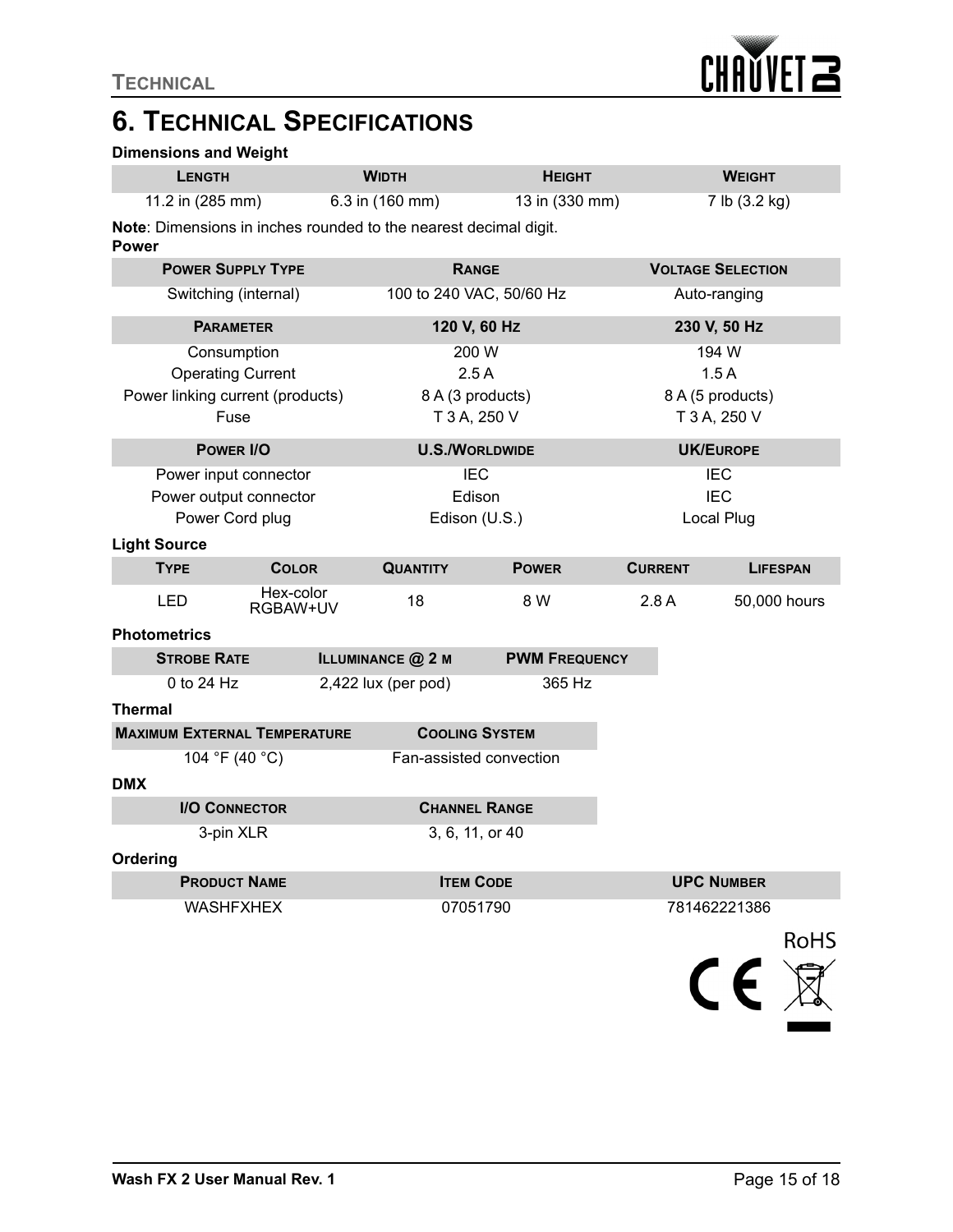

# **RETURNS**

To get support or return a product:

- If you are located in the U.S., contact Chauvet World Headquarters.
- If you are located in the U.K. or Ireland, contact Chauvet Europe Ltd.
- If you are located in Benelux, contact Chauvet Europe BVBA.
- If you are located in France, contact Chauvet France.
- If you are located in Germany, contact Chauvet Germany.
- If you are located in Mexico, contact Chauvet Mexico.
- If you are located in any other country, DO NOT contact Chauvet. Instead, contact your local distributor. See [www.chauvetdj.com](http://www.chauvetdj.com) for distributors outside the U.S., U.K., Ireland, Benelux, France, Germany, or Mexico



#### **If you are located outside the U.S., U.K., Ireland, Germany, France, Benelux, or Mexico, contact your distributor of record and follow their instructions on how to return Chauvet products to them. Visit our website [www.chauvetdj.com](http://www.chauvetdj.com) for contact details.**

Call the corresponding Chauvet Technical Support office and request a Return Merchandise Authorization (RMA) number before shipping the product. Be prepared to provide the model number, serial number, and a brief description of the cause for the return.

To submit a service request online, go to [www.chauvetdj.com/service-request](http://www.chauvetdj.com/service-request).

Send the merchandise prepaid, in its original box, and with its original packing and accessories. Chauvet will not issue call tags.

Clearly label the package with the RMA number. Chauvet will refuse any product returned without an RMA number.



#### **Write the RMA number on a properly affixed label. DO NOT write the RMA number directly on the box.**

Before sending the product, clearly write the following information on a piece of paper and place it inside the box:

- Your name
- Your address
- Your phone number
- RMA number
- A brief description of the problem

Be sure to pack the product properly. Any shipping damage resulting from inadequate packaging will be your responsibility. FedEx packing or double-boxing are recommended.



#### **Chauvet reserves the right to use its own discretion to repair or replace returned product(s).**